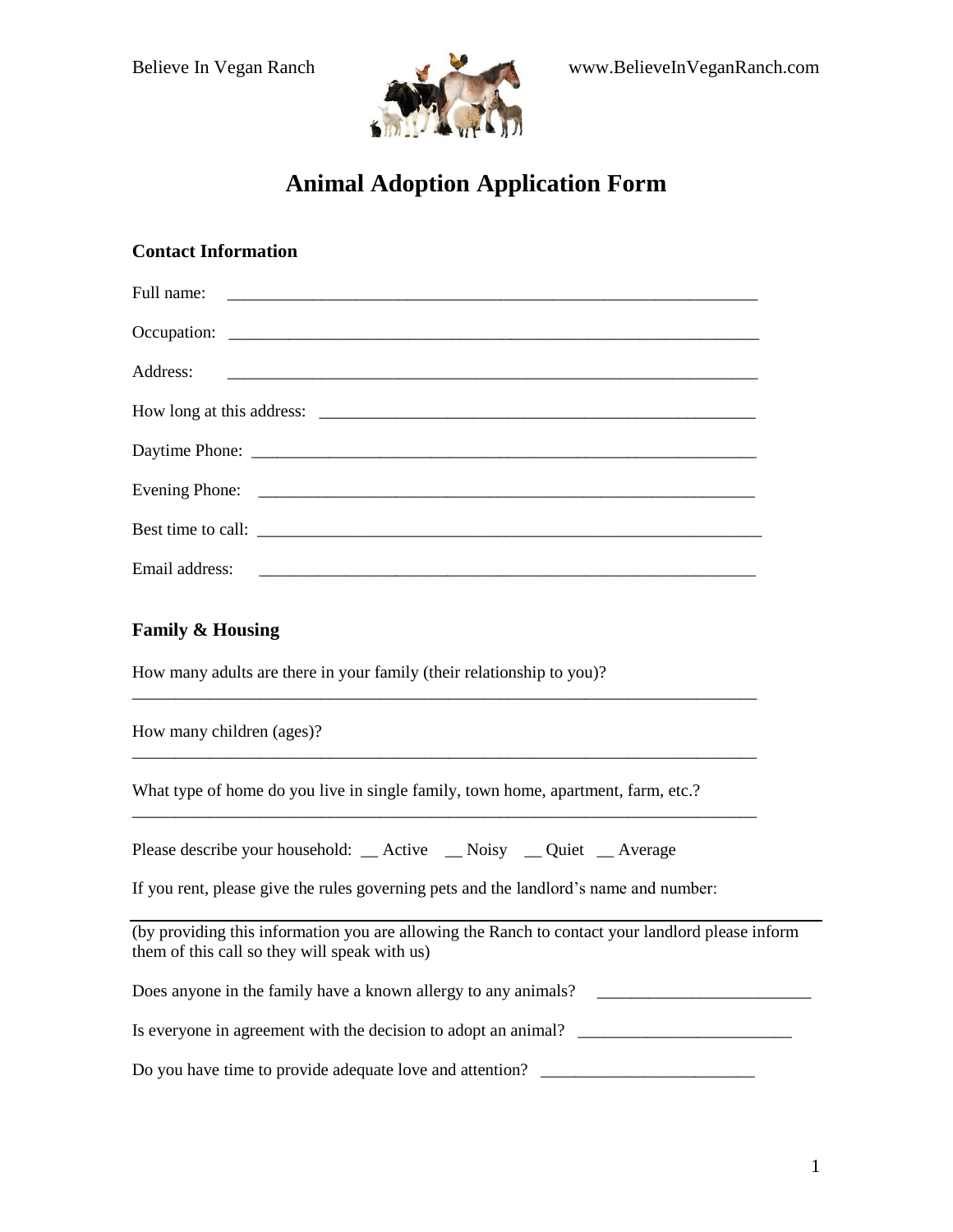### **Other Pets**

What other pets do you have (specify type and number)?

Are these pets up to date on vaccines?

\_\_\_\_\_\_\_\_\_\_\_\_\_\_\_\_\_\_\_\_\_\_\_\_\_\_\_\_\_\_\_\_\_\_\_\_\_\_\_\_\_\_\_\_\_\_\_\_\_\_\_\_\_\_\_\_\_\_\_\_\_\_\_\_\_\_\_\_\_\_\_\_\_

\_\_\_\_\_\_\_\_\_\_\_\_\_\_\_\_\_\_\_\_\_\_\_\_\_\_\_\_\_\_\_\_\_\_\_\_\_\_\_\_\_\_\_\_\_\_\_\_\_\_\_\_\_\_\_\_\_\_\_\_\_\_\_\_\_\_\_\_\_\_\_\_\_

\_\_\_\_\_\_\_\_\_\_\_\_\_\_\_\_\_\_\_\_\_\_\_\_\_\_\_\_\_\_\_\_\_\_\_\_\_\_\_\_\_\_\_\_\_\_\_\_\_\_\_\_\_\_\_\_\_\_\_\_\_\_\_\_\_\_\_\_\_\_\_\_\_

\_\_\_\_\_\_\_\_\_\_\_\_\_\_\_\_\_\_\_\_\_\_\_\_\_\_\_\_\_\_\_\_\_\_\_\_\_\_\_\_\_\_\_\_\_\_\_\_\_\_\_\_\_\_\_\_\_\_\_\_\_\_\_\_\_\_\_\_\_\_\_\_\_

Are these pets spayed/neutered? If not, why?\_\_\_\_\_\_\_\_\_\_\_\_\_\_\_\_\_\_\_\_\_\_\_\_\_\_\_\_\_\_\_\_\_\_\_\_

Have you every surrendered a pet? If so, why?

Have you ever had a pet euthanized? If so, why?

Have you ever lost a pet to an accident?

How do you discipline your pets and why?

#### **Veterinarian**

| Do you have a regular veterinarian? $\mathbb{R}^8$ $\mathbb{R}^8$ $\mathbb{R}^8$ No |  |  |  |
|-------------------------------------------------------------------------------------|--|--|--|
| Veterinarian's name:                                                                |  |  |  |
| Clinic Name:                                                                        |  |  |  |
| Clinic Address:                                                                     |  |  |  |
| Clinic Phone:                                                                       |  |  |  |

(Providing Believe In Vegan Ranch with this information you are allowing the Ranch to call your vet. Please call your vet and ask them to authorize the release of information to the Ranch.)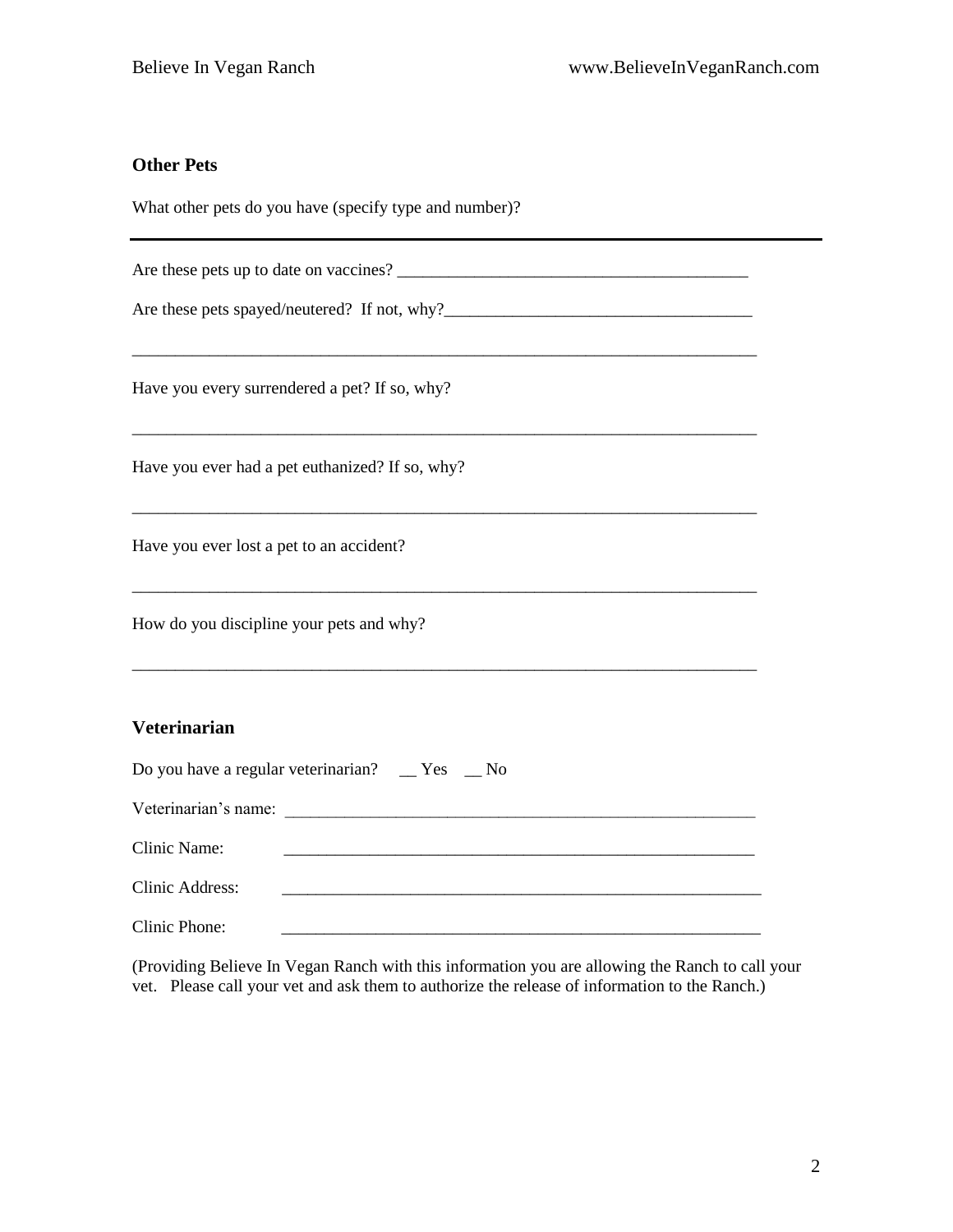## **About the Animal You Wish to Adopt**

|                   | What is your idea of an ideal animal and why?                                                                                                          |  |  |  |  |  |  |
|-------------------|--------------------------------------------------------------------------------------------------------------------------------------------------------|--|--|--|--|--|--|
|                   |                                                                                                                                                        |  |  |  |  |  |  |
|                   |                                                                                                                                                        |  |  |  |  |  |  |
|                   |                                                                                                                                                        |  |  |  |  |  |  |
|                   | Desired sex: _ Spayed Female _ Neutered Male _ No preference                                                                                           |  |  |  |  |  |  |
| Willing to adopt: | $\_\_$ outgoing/hyper<br>$\equiv$ shy<br>_ one that needs regular medication __ one that needs training<br>_ one that needs grooming<br>_None of these |  |  |  |  |  |  |
|                   | Where will the animal spend the day? ( <i>describe</i> )                                                                                               |  |  |  |  |  |  |
|                   | Where will the animal spend the night? ( <i>describe</i> )                                                                                             |  |  |  |  |  |  |
|                   | Number of hours (average) will the animal spend alone? __________________________                                                                      |  |  |  |  |  |  |
|                   |                                                                                                                                                        |  |  |  |  |  |  |
|                   | Who will have financial responsibility for this animal?                                                                                                |  |  |  |  |  |  |
|                   | Do you agree to provide regular health care by a Licensed Veterinarian? __ Yes __ No                                                                   |  |  |  |  |  |  |
|                   | Do you agree to keep the animal as a family pet? _Yes _No                                                                                              |  |  |  |  |  |  |
|                   | Do you agree to contact the Ranch if you can no longer keep the animal? No solve the solve                                                             |  |  |  |  |  |  |
| $Yes$ No          | Are you willing to let a representative of the Ranch visit your home by appointment?                                                                   |  |  |  |  |  |  |
|                   | How did you hear about Believe In Vegan Ranch?                                                                                                         |  |  |  |  |  |  |